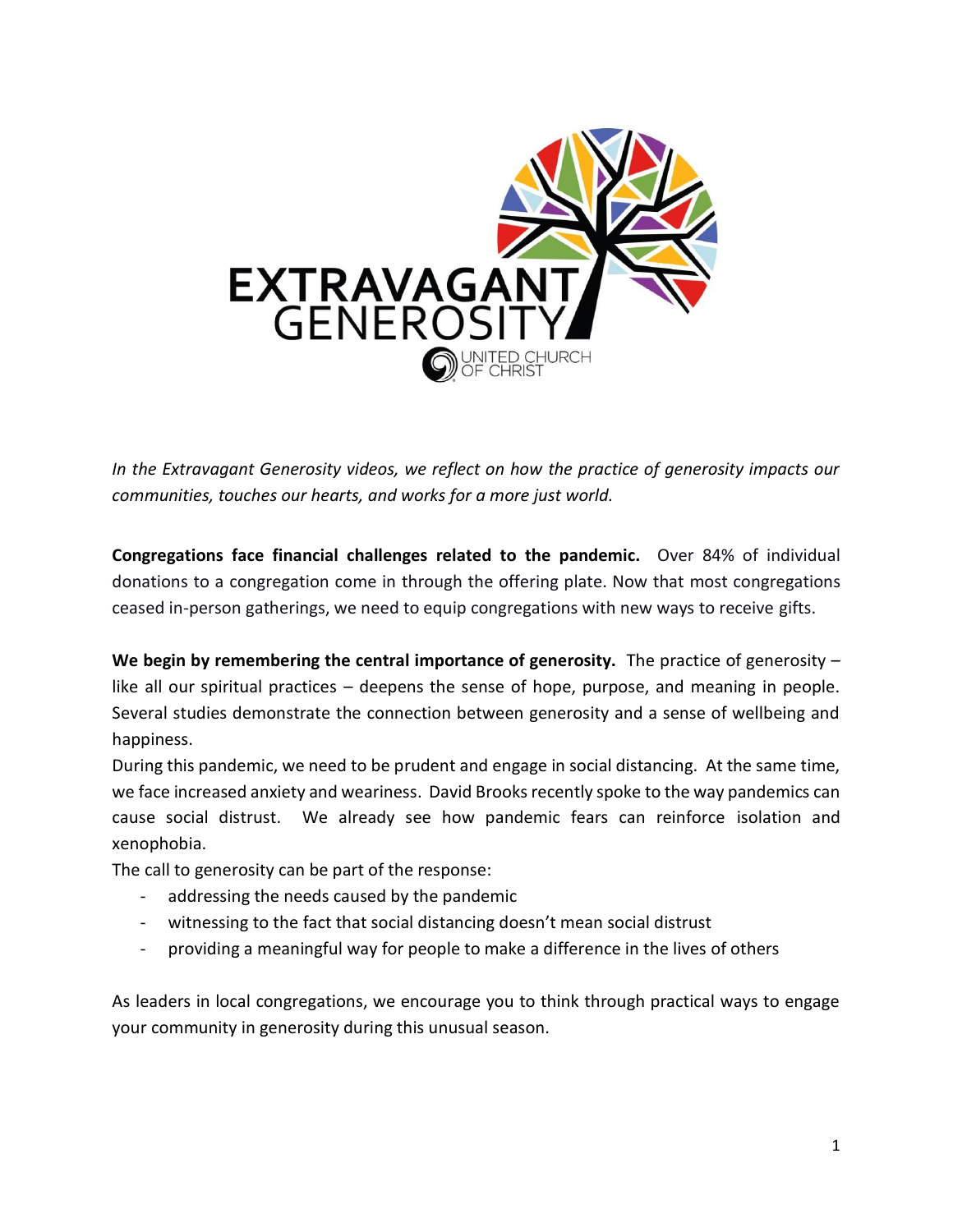**There is a spectrum of options for your church to consider.** No one solution will work for every congregation, so we want to lift up a range of four ideas that may be useful for your congregation to implement.

- Encouraging people to **mail in** donations they would have placed in the offering plate
- Promoting **auto-bill pay**
- Setting up **online giving** for those congregations who don't currently have this option
- Inviting **annual givers** to make their donation in April

Most giving still happens through the Sunday morning offering plate. This presents a problem when many congregations cased in-person worship. Congregations across the United Church of Christ responded by creating online worship experiences. Pastors and leaders demonstrated tremendous ingenuity and creativity. We need to bring that same inventiveness to the offerings we make as faithful people.

Let's look at each of the four options in turn.

#### **Mail In Donations**

Start simple: encourage members and friends to mail in the donations they would typically place in the Sunday offering plate.

To do this well, think about ways to replicate some of the experiences of Sunday morning. People came to the church building to discover meaning in their lives, grow in relationship to God, and to find ways to serve neighbors near and far. The Sunday morning offer came in response to all the ways the church community touched their lives and called them into action.

You might try several ways to replicate that same experience, including:

- If you are conducting worship services online, include a call to offering and provide a reminder to send in a donation. Mention the address of the congregation.
- Beyond online worship services, communicate regularly with your congregation. Consider sending people a snail-mail letter each week (along with a return envelope). During this time of physical distance, people need to hear a spiritual message of hope, to know ways to continue to care for another other, and to receive prayer resources such as a copy of a pastoral prayer they can use at home.
- Technology offers a way for us to "see" each other. Consider asking a lay leader to record a short testimonial about how the church changes their life. People can use cellphones to record these testimonials. You might also ask a music director or other musician in the congregation to record a favorite hymn of the congregation (check copyright, of course). They can invite people to sing along with them. Share at least one short video a week. Include in the email sending out the video link an invitation to mail in a donation.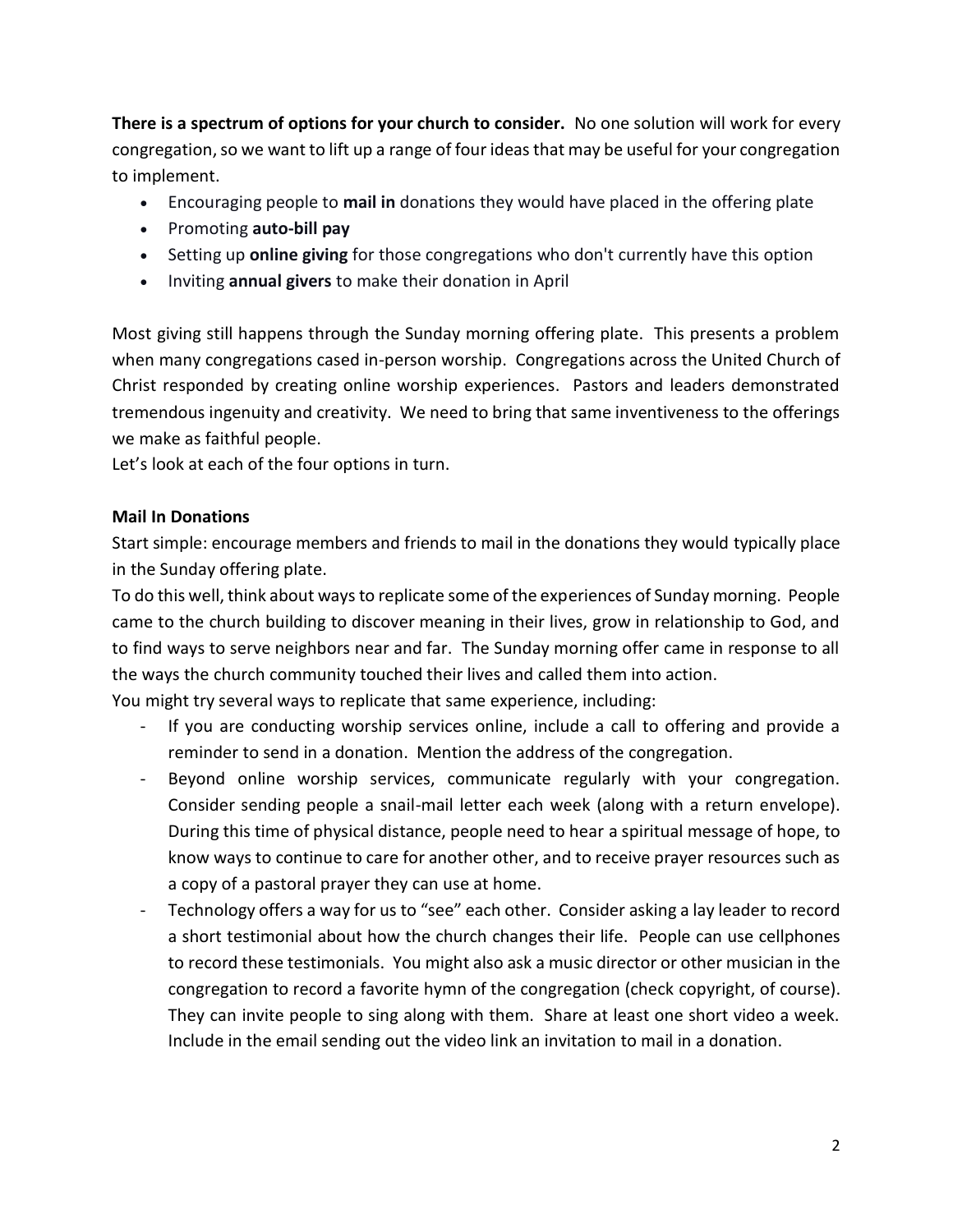In short, you want to do two things: invite regular giving and find new ways to regularly tell the story of your congregation.

## **Auto-bill pay**

Many people already use an auto-bill pay feature at their local bank to cover utility bills. People can use the same function to make donations. This is an easy way for people to set up their own regular & monthly support to the church. It can usually be done online on the website of the bank or other financial institution. Each bank offers a slightly different process, but it is usually simple and easy to navigate.

## **Online Giving**

If your congregation already provides a way to make online gifts, promote it in everything you send out. Remember: just as you have two people count the Sunday offering plate, two leaders should have login credentials for the online giving vender. Additionally, consider ways to make online giving more personal. Each vendor will automatically generate a tax receipt for the donor. Consider editing that message to make it more specific to your congregation. Ideally, include a link in that email to take donors to a video in which the pastor or lay leader offers a 30-second thank you message.

If you need to set up online giving, here are some tips and suggestions:

- The best online giving option is the one that integrates into your church database. Check to see if your software provider recommends a specific vendor. For example, my former congregation used a database called REALM that partnered with a company called Vanco for online giving. This made it possible to add online giving in just a few minutes.
- If you are picking an online giving vendor, know that many good options exist. Each vendor offers a slightly different bundle of features at various price points (see chart below). Vendors charge to kinds of fees: a monthly flat rate and an additional charge per transaction. The volume of your transactions will make a difference in which vendor is best for you. For example, Rebel Give charges a high upfront monthly fee but no transaction fees. If you raise more than \$1500 a month from 100 donors, this may be an excellent option for you. However, if you receive \$500 a month from 5 donors, then it might be best to go with Paypal, Vanco, or Tithely.
- Also, be sure to look at the interface each vendor provides for the person completing the online donation form. Some forms can be hard to read or to navigate. For many people, Paypal may offer the most familiar format. Rebel Give may offer the highest quality experience. Every provider will offer some options for customizing the form to your congregation.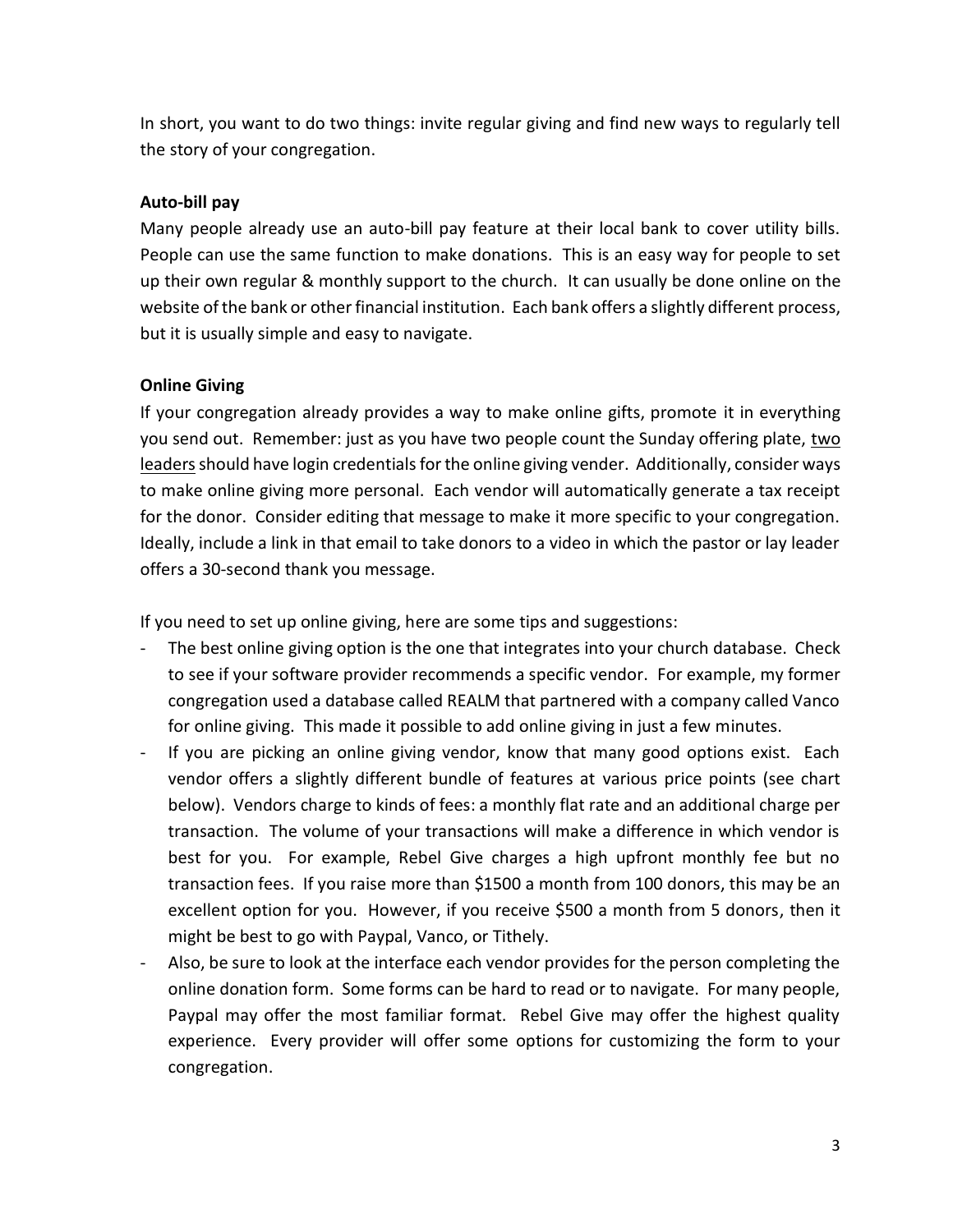- Budget between 15 minutes to an hour to set up your online giving options. You will want to have on hand the Employer Identification Number (EIN) for your church as well as the bank routing number and account number for the congregation.

| Provider          | Fee                | <b>Credit Card</b>                | <b>ACH</b>                |
|-------------------|--------------------|-----------------------------------|---------------------------|
| Paypal            | \$0/m <sub>o</sub> | 2.2% plus \$0.30/transaction      |                           |
| Tithely           | \$0/m <sub>o</sub> | 2.9% plus \$0.30/transaction      | 1% plus \$.30/transaction |
| <b>Blackbaud</b>  | \$0/m <sub>o</sub> | 2.798% and \$0.26 per transaction | \$.75/transaction         |
| Vanco             | \$10/mo            | 2.75% plus \$0.45/transaction     | 1% plus \$.45/transaction |
| <b>Rebel Give</b> | \$79/mo            | No additional fees                | No additional fees        |
| Pushpay           | S149/mo            | 3%                                | 1%                        |

Here's a chart of some online giving vendors and their fees:

Related to online giving opportunities, you may want to look at ways to leverage the Facebook page of your congregation. This can work for both Sunday morning offerings and special events such as a concert or a mission trip fundraiser canceled because of the pandemic. Here's an example of how one UCC congregation invited gifts for its Sunday morning offering via Facebook: <https://www.facebook.com/donate/925338461215188/>

# **Annual Givers**

Some like to give their charitable gifts once-a-year, often in December. Pastors or treasurers could reach out to such donors to invite them to give their annual gift early. Explain to the donors that doing so will provide much-needed cash flow for the congregation to navigate several weeks without in-person gathering.

For all donors, and not just annual donors, plan to send out a quarterly letter in the first week of April. Talk about an example of the good work the church does and how the ministry of the congregation changes people's lives. Acknowledge the strain social distancing creates for all of us and name the ways the church continues to gather online and through other communication. Use this letter to thank people for their donations during the first three months of the year, remind them of their pledge if they made one, and invite them to give as they can in the next month or two. Include a return envelope.